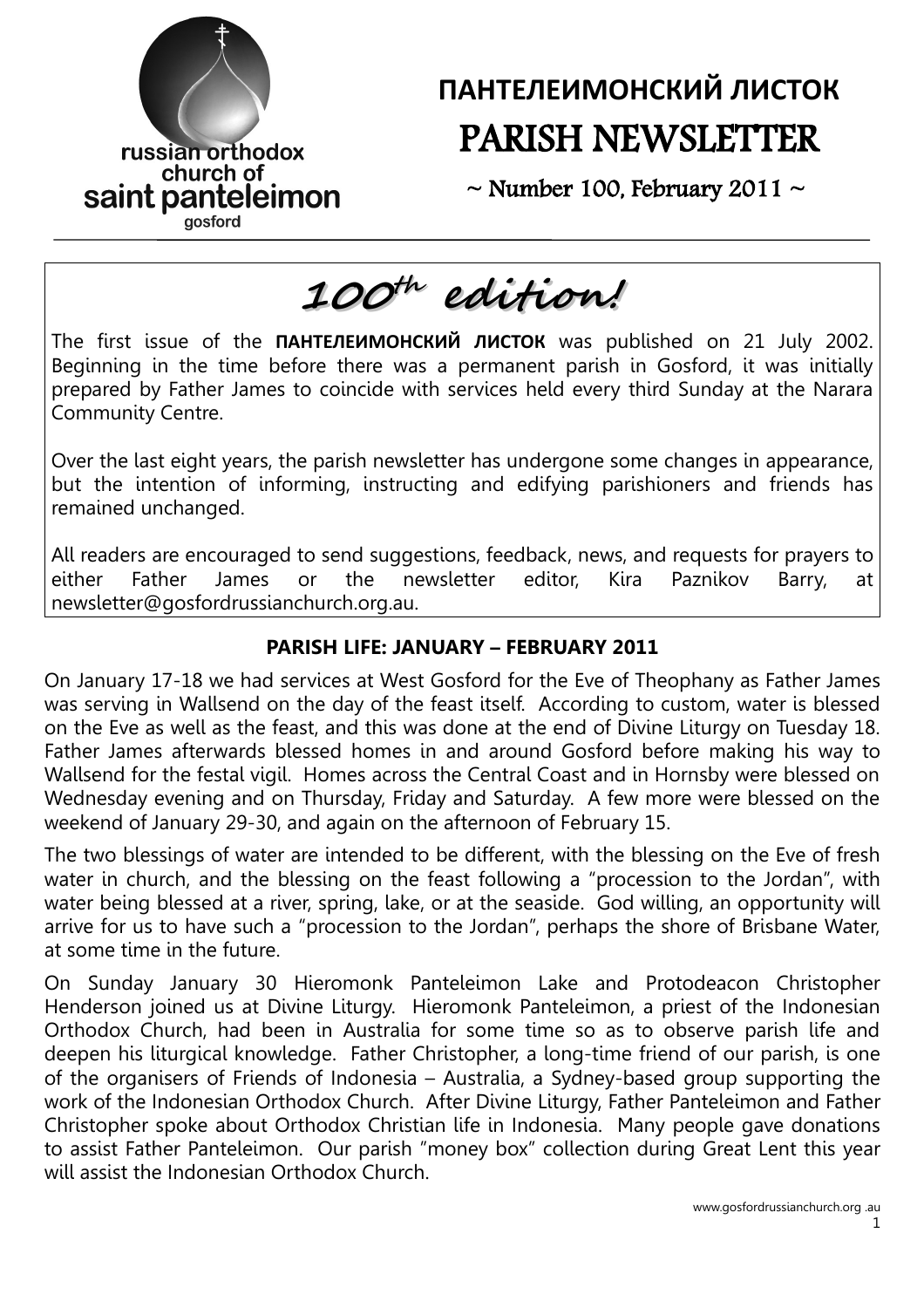On the same day, many years was sung to all the Tatianas and Ninas in our parish, the feastdays of the Martyr Tatiana and Saint Nina, Equal-to-the-Apostles having fallen a few days beforehand. Father James also noted that 26 January 2011 had been the third anniversary of Father Martin's ordination to the diaconate. He congratulated Father Martin on the occasion and commended him for his faithful service. As a token of the parish's appreciation, he presented Father Martin with an English-language Gospel Book. We wish Father Martin many more years of service to our parish and to the Holy Orthodox Church.

On Tuesday 1 February we received the happy news that a baby girl, Daria, had been born to Brian and Kira Barry. Daria is a younger sister for Theodore, who will be two years old this year. Our warmest congratulations to Brian and Kira! Following Daria's birth, Kira, our newsletter editor, is on maternity leave from her editorial duties.

Parish Council met for the first time in 2011 on Tuesday 8 February. In a long meeting, those present carefully reviewed the draft 2010 Annual Report and considered the implications for the parish of certain recommendations of the Diocesan Governance Committee. These recommendations related to taxation, child protection, guidelines for volunteers, and awards for service to the church. The draft Annual Report was amended and endorsed, and it was agreed to seek further information from the Governance Committee before fully implementing its recommendations.

We had services on Monday 14 February and Tuesday 15 February for the Great Feast of the Meeting of the Lord, or Сретение Господне. Our Slavonic Choir sang at both services. On Tuesday after Divine Liturgy we had the customary blessing of candles and - as in many of the parishes of our Diocese - fruit.

On the evening of Wednesday 16 February we received the myrrh-streaming icon of the Mother of God, "Softener of Hardened Hearts", in our church. Archpriest George Lapardin and the custodian of the icon, Sergei Fomin, arrived with it from Sydney just after 7.00pm, and were met at the church doors by Father James and a number of parishioners and friends. A moleben and akathist to the Mother of God were then served, following which all the faithful venerated the icon, were anointed with the myrrh, and received a copy of the icon as a blessing. For those interested, some photographs of the icon in our church can be seen on the Diocesan website at [www.rocor.org.au.](http://www.rocor.org.au/) The icon visited the Wallsend parish on Tuesday 1 March 2011.

On Saturday 19 February Alexander Zagozkine, the infant son of our parishioners Ivan Zagvozkine and Natasha Belova, was baptized. Alexander's godparents were Victor Mukhin and Irina Sodol. Baby Alexander received Holy Communion for the first time the following day. Congratulations to Ivan and Natasha, and Victor and Irina!

On Sunday 20 February we had our Annual General Meeting. A report on the meeting is given elsewhere in this newsletter.

The month ended with the baptism, on Saturday 26 February, of the newborn infant Daria Barry. Little Dasha's godmother was Anna Kirpichnikov. Daria received Holy Communion for the first time at Wallsend the following day.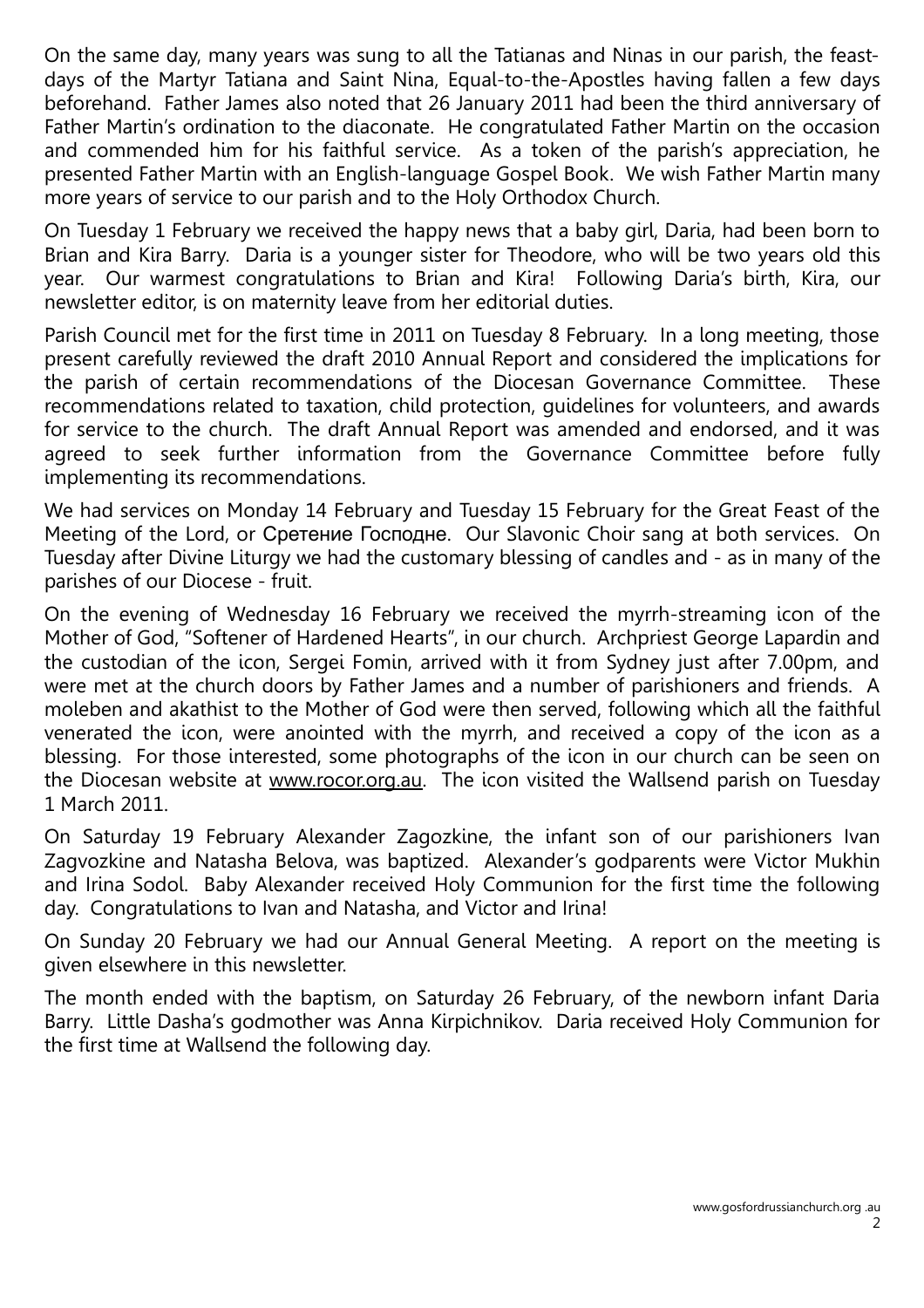## **PARISH LIFE: ANNUAL GENERAL MEETING**

Our Annual General Meeting (AGM) was held on Sunday February 20. Our AGMs are usually very brief, and this year's meeting was no exception. The 2010 Annual Report was accepted without question. Those wishing to read the Annual Report can obtain a copy from our website, or (for those without internet access) upon request from Father James.

With long-serving Head Sister and Parish Councilor Olga Petroff retiring, there was a vacancy on the Parish Council. In the end two new members were elected, the AGM deciding to expand the size of the council rather than put the matter to a vote. In addition to Fathers James and Martin, the Parish Council now consists of Vladimir ("Rick") Golovin, Kate Marcotrigiano, Bill Reid, Sophia Kfoury, Paul Pereboeff, Victor Bendevski, Anna Kourbatov, and Ivan Teliatnikov. Congratulations to Anna and Ivan on their election, and to the others on having been returned to the Parish Council.

Long-serving auditors Andrew Kfoury and Sebastian Reid were returned to the Auditing Committee, with Paul Douriaguine elected to make up a committee of three. In addition to an audit of finances, it is expected that the Auditing Committee will in 2011 undertake duties that include ensuring parish compliance with taxation and child protection laws, amongst others, as well as church directives in general.

The first meeting of the new council will be on Tuesday 15 March. The first task for the Parish Council at this meeting will be electing office-bearers for 2011-12. Consideration will also be given to attendance at a training seminar for church wardens and parish treasurers to be held at the Saints Peter and Paul Cathedral in Strathfield, on Tuesday, 29 March 2011 at 10.00am. Besides giving key parish officials important information about parish administration, this seminar will also give parish officials from across the Diocese a chance to meet and learn from one another. Although we have a treasurer, our parish has operated without a church warden for some years. In the absence of a warden, it is expected that another member of the Parish Council or Auditing Committee will be chosen to attend.

# **PARISH LIFE: MEMBERSHIP**

Current parish members are reminded once again of the need to renew their membership each year. A number of parish members have not yet renewed their membership for 2011. Membership is for a calendar year, and the established fee is \$20.00. An application form for renewal of membership should be completed and provided together with the membership fee.

Friends of the parish and regular worshippers who are not already members are asked to consider becoming members. As the parish grows and changes it is important to have as many people as possible involved in the process of making decisions about parish life now and into the future. Those wishing to become members should complete the application form that is available in church. Any questions or concerns about parish membership should be raised with Father James.

# **PARISH LIFE: AUTUMN 2011 SCHEDULE OF SERVICES**

As of the weekend of 5-6 March 2011, the Autumn 2011 Schedule of Services will be available in church. Additional copies are available in church, and it is expected to also be available on the parish website soon. Covering the months of March, April and May, the schedule includes all the services in our parish during Great Lent and Holy Week. As in previous years there will be many more services than usual, with Vespers every Sunday evening and Great Compline each Wednesday evening during Great Lent. The services are very different during this time,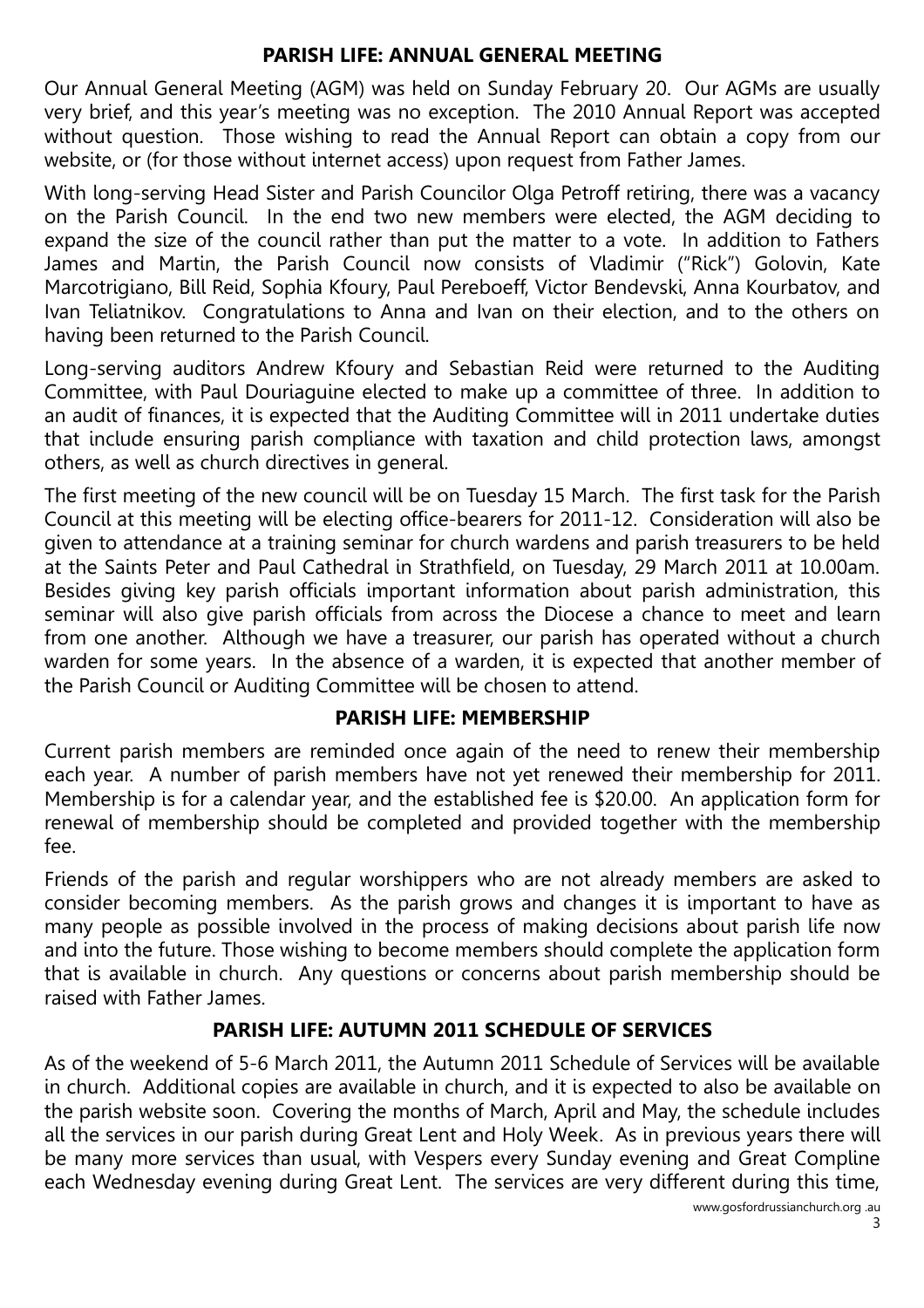and parishioners and friends are encouraged to attend as many of them as possible. At Great Compline there are many opportunities to assist with the reading, and the services in general are instructive and edifying, setting the right tone for our observance of Great Lent as a whole.

# **PARISH LIFE: FATHER JAMES & FAMILY MOVE HOUSE**

After just six months living in Empire Bay, Father James and family have returned to the Peninsula! On Wednesday 2 March they moved back across Brisbane Water to Woy Woy. Their new address is:

#### **114 Railway Street WOY WOY NSW 2256**

The new home telephone number is **4342-0015**, the same home number that they had at Umina Beach up until September 2010, but as always, Father James remains best contacted on his mobile number, **0428-639156**, or by email at **[rev.james.carles@rocor.org.au](mailto:rev.james.carles@rocor.org.au)**.

# **CHURCH LIFE: PRAYERS AND COLLECTIONS FOR FLOOD, EARTHQUAKE, AND FIRE**

There have been a great many natural disasters across our Diocese over the past two months, with Queensland, New South Wales and Victoria subject to terrible flooding and Western Australia enduring bushfires during January, and the city of Christchurch on the South Island of New Zealand hit by a catastrophic earthquake on 22 February 2011.

In response to the flooding, Vladyka Hilarion issued an Ukase (or directive) on 15 January 2011 that a plate collection to assist those affected be taken up in parishes at the earliest opportunity. The Ukase was distributed on 25 January 2011, and prayers had by this stage already been offered in our parish. Father James had, moreover, encouraged parishioners to make donations through the many avenues publicly available. In view of this, and as money was to be collected for the Indonesian Orthodox Church on 30 January 2011 and as the two Sundays in February were already set aside for other mandatory Diocesan collections, no collection for the relief of flood victims has yet been taken in our parish. Parish Council will nevertheless consider making a contribution. Anyone wishing to respond to this appeal may do so. All donations will be receipted and passed on to the Diocese.

As of 4 March 2011, 163 people had been confirmed dead as a result of the New Zealand earthquake. Amongst those confirmed dead is Tamara Cvetanov, a Serbian Orthodox member of our parish in Christchurch. May God give her rest! Tamara leaves behind a husband, Srechko, and two children, Todor (10) and Ekaterina (8). Archpriest Vladimir Boikov, rector of our Auckland parish and Dean of New Zealand, has initiated an appeal to assist the grieving Cvetanov family. Donations can be made as follows:

# **Russian Orthodox Church - Benevolent Fund**

ASB Bank Branch & account: 12-3016-0592796-00 Swift code: ASBBNZ2A

Those making a donation should add information that allows Father Vladimir to know what the donation is for and where it came from.

A Romanian Orthodox woman, Tamara Harca, remains amongst the missing, and our priest in Christchurch, Father Arkady Trashkov-Clery, remains without power, water and sanitation ten days after the earthquake. Further information can be obtained from Father Vladimir by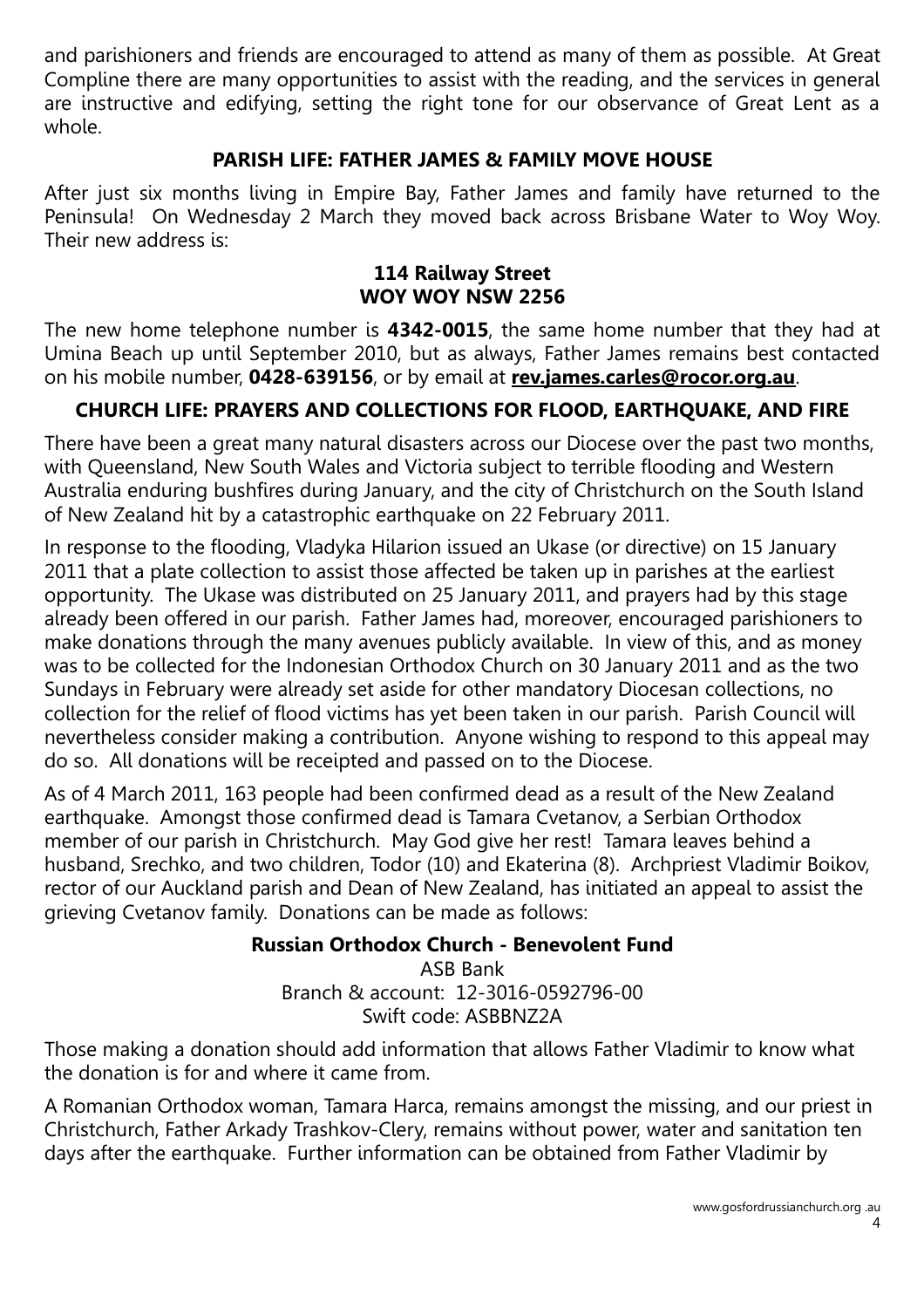email at frylad@xtra.co.nz. We will continue to pray in church for all those affected by these disasters.

# **CHURCH LIFE: EPISTLE OF THE COUNCIL OF BISHOPS TO THE CLERGY, MONASTICS, LAITY AND ALL THE FAITHFUL CHILDREN OF THE RUSSIAN ORTHODOX CHURCH**

The following epistle was adopted by the Council of Bishops of the Russian Orthodox Church on 4 February, 2011. The English text of the epistle is followed by the Russian text.

#### Beloved in the Lord fathers, dear brothers and sisters, faithful children of the Russian Orthodox Church!

The Holy Council of Bishops, having convened on February 2-4, 2011, in the city of Moscow, invokes upon all of you God's mercy, peace and love, glorifying together with the Apostle our Lord and Creator, Who, "according to his abundant mercy, hath begotten us again unto a lively hope by the resurrection of Jesus Christ from the dead, to an inheritance incorruptible, and undefiled, and that fadeth not away, reserved in heaven for you!" (1 Peter 1:3-4).

By the mercy of the Lord, the witness of the Truth of Christ continues to be manifested. The Church, fulfilling the legacy of her Divine Founder by preaching the Gospel to all of creation (Mark 16:15), turns her voice to the broadest circles of humanity. Striving to manifest the blessed and perfect will of the Almighty, that all people "be saved, and to come unto the knowledge of the truth" (1Timothy 2:4), she does everything possible that this will be incorporated in human lives and in human communities.

The Council appeals to every Orthodox Christian to remember the words of Holy Scripture, that "faith without works is dead" (James 2:26), and so we must "as every man hath received the gift, even so minister the same one to another, as good stewards of the manifold grace of God" (1 Peter 4:10).

Everything the Church lives by, everything she does is infused with care for the salvation of mankind. Living upon the earth, Orthodox people must strive towards Heaven. Concerned by events in society, expressing care for the suffering and needy, considering ways of better establishing church life, all of this comprises the visible continuation of their prayerful boldness and participation in the salvific Mysteries which unite man with God. Our words and deeds must show us to be "the salt of the earth" and "the light of the world" (Matthew 5:13- 14), so that everyone around us, beholding the lives of Orthodox Christians, would glorify the Father in Heaven (Matthew 5:16).

The Council discussed paying due tribute to the New Martyrs and the innocent victims of the 20th century, the social service of pastors and laity, care for church helpers and for the life of small native populations, the attitude of the Church towards blasphemy and slander, and perfecting various forms of church activities. Many hierarchs, pastors and laypersons participated in preparing the most important Council documents, for its successful labours were preceded by the work of an established ecclesiastical organ, the Inter-Council Presence. Guided by the principal of full openness to the opinions of the children of the Church, the Council adopted many of their wishes and proposals. We call upon the clergy and laity, people young and old, those possessed of experience and knowledge, as well as those who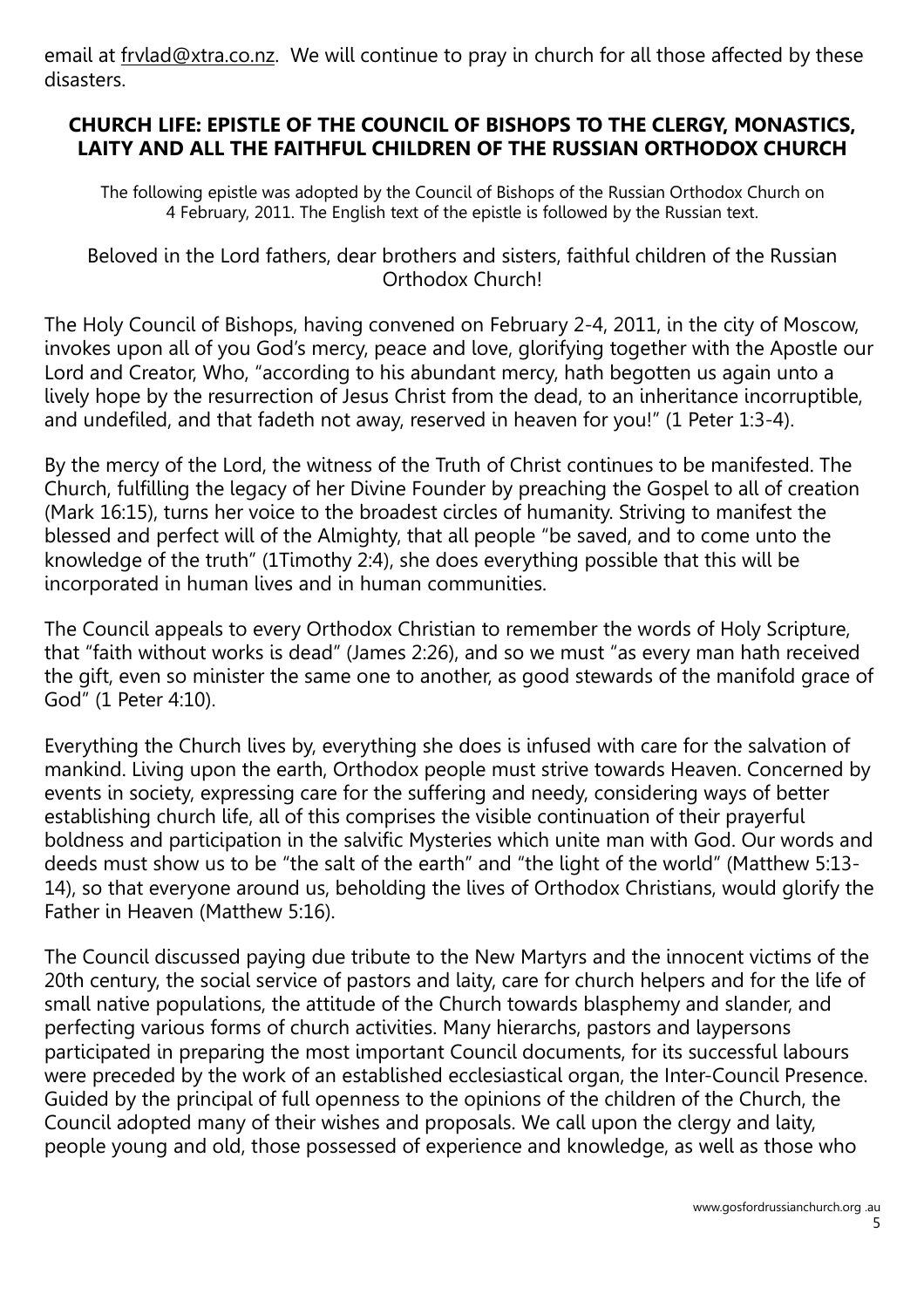have only recently come to embrace salvific grace, to continue to participate, actively, thoughtfully and with a sense of duty, in the general ecclesiastical discussions of the Council.

The Church is all of us: the children of various nations, representatives of various generations and professions, those who live in various countries. The Apostle reminds all of us: "Now there are diversities of gifts, but the same Spirit. And there are differences of administrations, but the same Lord" (1 Corinthians 12:4-5). We have a common ancient tradition, having its origins in the Kievan baptismal font. We have a common spiritual ideal, based on the Gospel of the Kingdom of God and manifested in the life by our holy ancestors. Let us preserve this ideal. Let us preserve our unity. Let us accept the mission of the church as our duty and our calling, infusing with the spirit of the Orthodox faith all of our labours, all those around us, the life of the entire world, which awaits from us the words of truth and works of love. For therein lies the investment in our salvation. Therein, too, lies our hope to come to hear the words of the Lord Himself: "Come, ye blessed of my Father, inherit the kingdom prepared for you from the foundation of the world" (Matthew 25:34).

Once again we turn to you with the words of the Apostle and the beloved disciple of our Savior: "Grace be with you, mercy, and peace, from God the Father, and from the Lord Jesus Christ, the Son of the Father, in truth and love" (2 John 1:3) and from the Holy Spirit.

(Signed) PATRIARCH KIRILL OF MOSCOW AND ALL RUSSIA, together with the fourteen members of the Presidium of the Council of Bishops, amongst whom was our own Metropolitan Hilarion of Eastern America and New York.

### **ПОСЛАНИЕ АРХИЕРЕЙСКОГО СОБОРА КЛИРУ**, **МОНАШЕСТВУЮЩИМ**, **МИРЯНАМ И ВСЕМ ВЕРНЫМ ЧАДАМ РУССКОЙ ПРАВОСЛАВНОЙ ЦЕРКВИ**

*Документ принят 4 февраля 2011 года Архиерейским Собором Русской Православной Церкви.*

Возлюбленные о Господе всечестные отцы, дорогие братья и сестры — верные чада Русской Православной Церкви!

Освященный Архиерейский Собор, состоявшийся 2-4 февраля 2011 года во граде Москве, призывает на всех вас милость, мир и любовь Божию, вместе с апостолом прославляя Господа нашего и Создателя, *«по великой Своей милости возродившего нас воскресением Иисуса Христа из мертвых к упованию живому, к наследству нетленному, чистому, неувядаемому, хранящемуся на небесах для вас»* (1 Пет. 1, 3- 4).

Милостью Господа свидетельство Истины Христовой продолжает совершаться. Церковь, исполняя заповедь своего Божественного Основателя о проповеди Евангелия всему творению (см.: Мк. 16, 15), обращает свой голос к самому широкому кругу людей. Стремясь воплотить благую и совершенную волю Вседержителя, желающего, дабы все люди *«спаслись и достигли познания истины»* (1 Тим. 2, 4), она делает все возможное для того, чтобы эта воля осуществлялась в жизни людей и человеческих сообществ.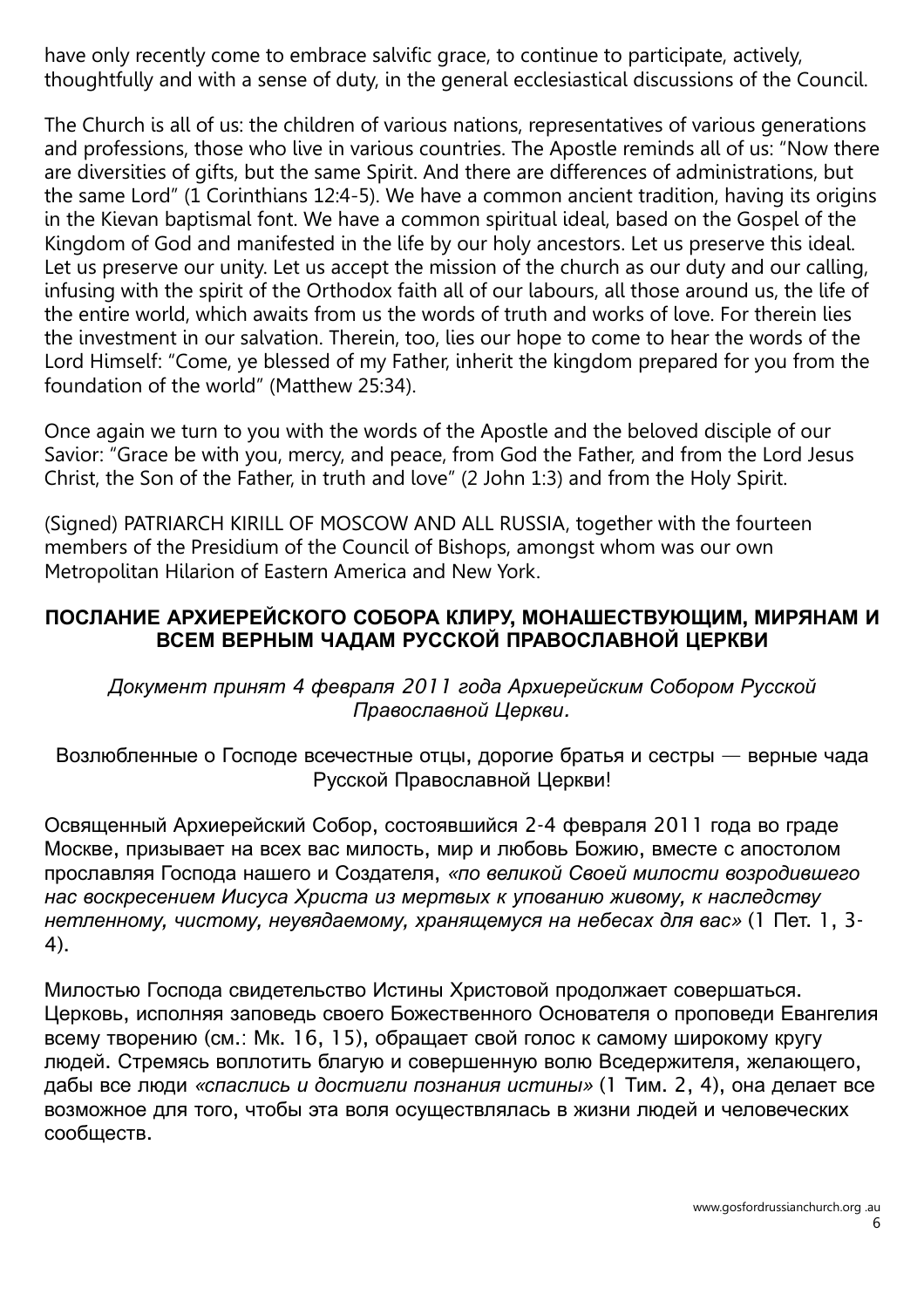Собор обращается к каждому православному христианину с призывом помнить о том, что, по слову Священного Писания, *«вера без дел мертва»* (Иак. 2, 26), и посему мы должны служить *«друг другу, каждый тем даром, какой получил, как добрые домостроители многоразличной благодати Божией»* (1 Пет. 4, 10).

Все, чем живет Церковь, все, что она делает, проникнуто заботой о спасении человека. Живя на земле, православные люди стремятся к Небу. Когда их волнует происходящее в обществе, когда они проявляют заботу о страдающих и обездоленных, когда они размышляют о путях лучшего устроения церковной жизни все это является зримым продолжением их молитвенного дерзновения и участия в спасительных Таинствах, соединяющих человека с Богом. Наши слова и поступки должны являть нас как *«соль земли»* и *«свет мира»* (Мф. 5, 13-14), дабы все окружающие, видя жизнь православных христиан, прославляли Отца Небесного (см.: Мф. 5, 16).

На соборных дискуссиях обсуждались темы воздаяния долга памяти новомученикам и невинным страдальцам ХХ века, социального и общественного служения пастырей и мирян, заботы о церковных тружениках и о жизни малочисленных коренных народов, отношения Церкви к богохульству и клевете, совершенствования различных форм церковной работы. В подготовке важнейших соборных документов участвовало множество иерархов, пастырей, мирян, ибо успешной работе Собора предшествовала деятельность учрежденного церковного органа — Межсоборного присутствия. Руководствуясь принципом полной открытости к суждениям чад Церкви, оно приняло многие их пожелания и предложения. Призываем клир и мирян, людей пожилых и юных, облеченных опытом и знаниями или только приобщившихся к спасительной благодати — и дальше участвовать, активно, вдумчиво и ответственно, в общецерковной соборной дискуссии.

Церковь — это все мы. Чада разных народов, представители разных поколений и профессий, жители разных стран. И всем нам апостол напоминает: *«Дары различны, но Дух один и тот же; и служения различны, а Господь один и тот же»* (1 Кор. 12, 4- 5). Едина и наша древняя традиция, берущая начало в Киевской купели крещения. Един наш духовный идеал, основанный на Евангелии Царства Божия и воплощенный в жизнь нашими святыми предками. Будем хранить его. Будем беречь наше единство. Будем воспринимать миссию Церкви как свой долг и свое призвание, одухотворяя верой православной все наши труды, всех окружающих нас людей, жизнь всего мира, ждущего от нас слова правды и дел любви. Ибо в этом — залог нашего спасения. В этом — основание надежды однажды услышать слова Самого Господа: *«Приидите, благословенные Отца Моего, наследуйте Царство, уготованное вам от создания мира»* (Мф. 25, 34).

Вновьобращаем к вам слова апостола и возлюбленного ученика Спасителя: *«Да будет с вами благодать, милость, мир от Бога Отца и от Господа Иисуса Христа, Сына Отчего, в истине и любви»* (2 Ин. 1, 3) и от Святого Духа.

*ПАТРИАРХ МОСКОВСКИЙ И ВСЕЯ РУСИ КИРИЛЛ*